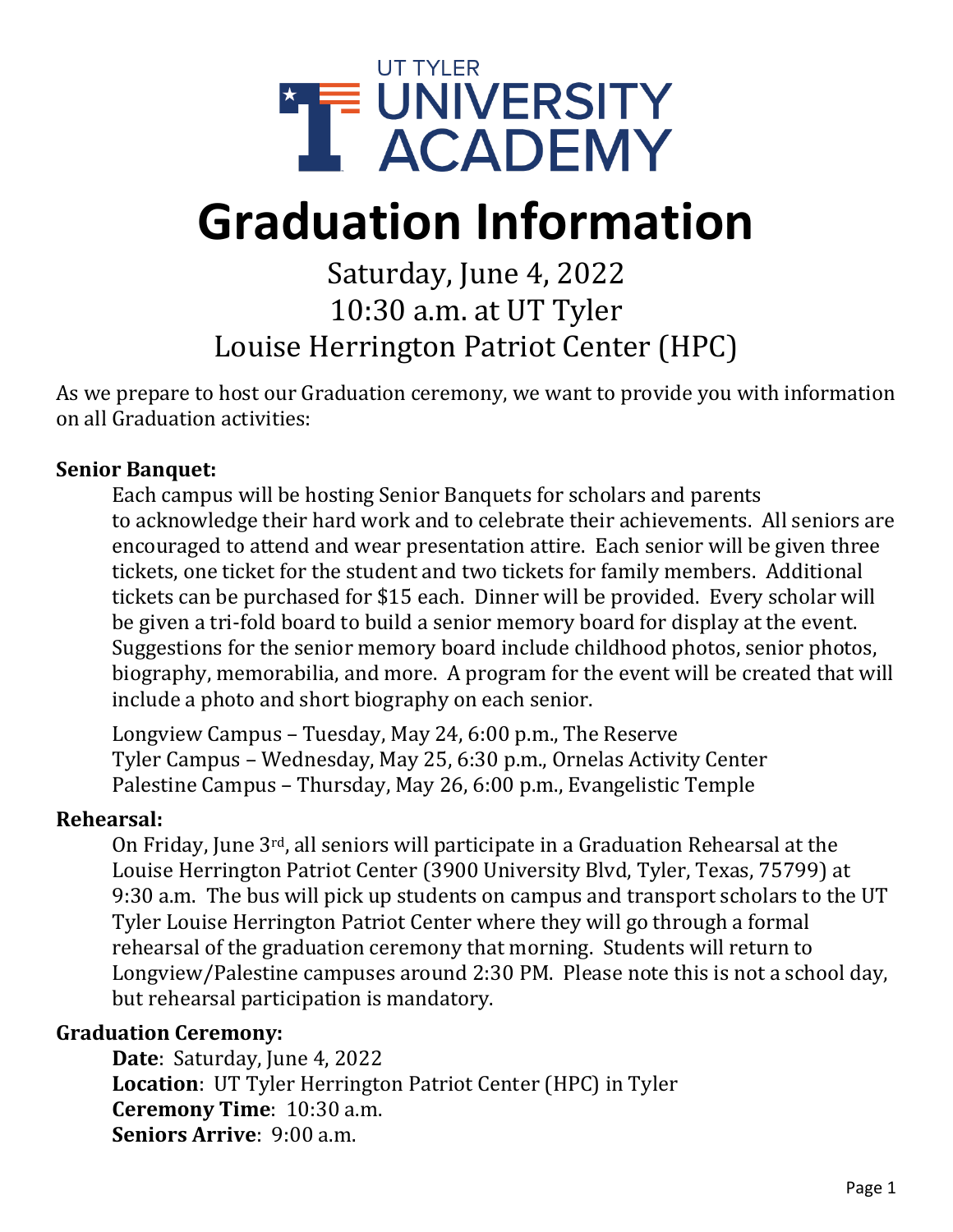## **Graduation Frequently Asked Questions:**

- How will Graduation be conducted with all 3 campuses?
	- We will have one Graduation ceremony and acknowledge Seniors from all three campuses together.
- Will each campus have a Valedictorian and a Salutatorian?
	- Yes, we will honor a Valedictorian and Salutatorian from each campus. Each Valedictorian will give a brief speech in honor of their accomplishment at graduation. Salutatorian speeches are given at the Senior banquet.
- What accomplishments will be honored during the ceremony?
	- The school will provide Valedictorian and Salutatorian medallions.
	- The school will provide Honor Stoles for scholars who have earned a 4.25 GPA.
	- The school will provide Dual Credit Scholar cords to scholars who will be graduating with at least 36 Dual Credit hours.
	- Scholars may purchase cords/stoles for other accomplishments such as:
		- National Honor Society
		- Student Council
		- Class Officer
		- Blood Donor (free if student qualifies)
- What time should scholars arrive at Graduation?
	- $0.9:00$  a.m.
	- We will have a light breakfast available for the graduates.
- Is there a dress code?
	- Yes. Please, no jeans. Scholars should wear dark colored professional dress and shoes. Their shoes should be ones they can walk in comfortably.
- May scholars decorate their Graduation caps?
	- $\circ$  No.
- How many guests can we bring?
	- You may invite your family and close friends.
- Will parents be allowed to "be where the graduates are" when the graduates are there at 9:00 a.m. and graduation does not start until 10:30?
	- No, graduates will be in a ready-room where their Campus Director will assist them with their graduation regalia and prepare them for photos and the processional. The doors open at 9:00 a.m. for seating.
- Will there be a "reserved" seating area for the 2 parents/guardians of each graduate?
	- o No, seating is on a first-come, first serve basis in the bleachers.
- Will seniors and guests be required to wear PPE and social distance?
	- Masks will be optional, but are strongly encouraged for those who have not been vaccinated. Social distancing is also encouraged.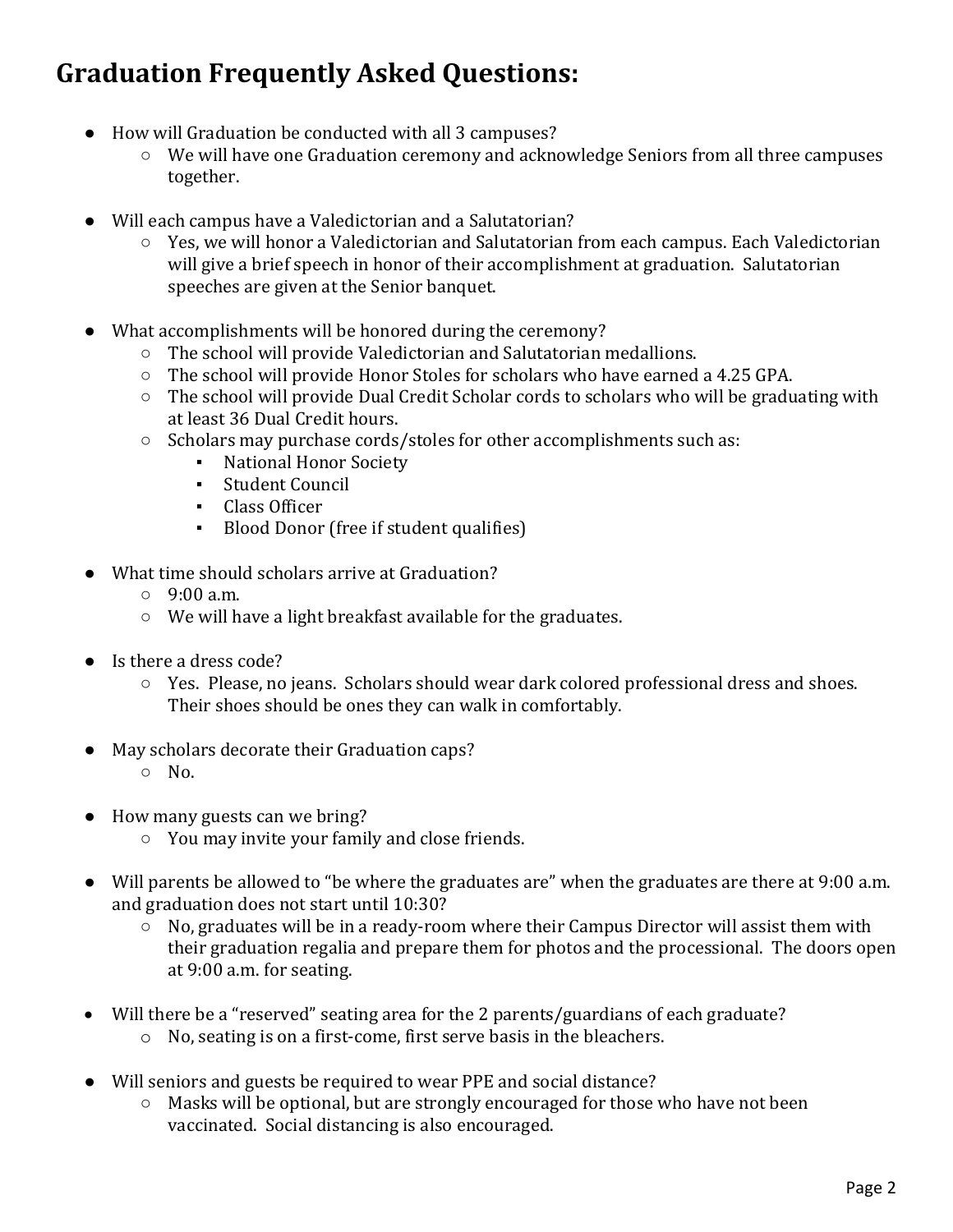- Are students allowed to have their cell phones during the ceremony?
	- No, students will be asked to place their cell phones in a basket in the make-ready area to prevent distractions during this important event. The baskets will be brought to the photo area so that students may collect them at the end of the recessional line. **No other personal items should be brought to the ready-room or ceremony; we are not responsible for lost/stolen items.**
- Will there be a photographer available to take the "stage photos, diploma acceptance/handshake photos" and if so, will there be a charge for that?
	- o A photographer will be at the event to take candids and stage photos. A link will be shared with graduates and their families. Photos can be purchased directly from the link.
- Will there be livestream/video of the ceremony?
	- o A videographer will be filming footage throughout the event, including behind the scenes, candids, and the ceremony. A professionally produced keepsake video will be published to our YouTube approximately 1-week post ceremony.
	- o We will not be livestreaming the event, families are welcome to stream from their phones in the audience if they so choose.
- Will there be a time and place for family/group photos after the ceremony?
	- o The back half of the stadium floor will be available for families/friends to meet up with their graduate and take family/group photos. Additionally, a UA photo backdrop will be available for photo opportunities.
- Where should graduates and guests park on campus?
	- Parking will be marked for your convenience. Please refer to the attached map for further information.
	- Golf cart service will be available for those in need of assistance.
- Are there any additional activities upon the conclusion of the ceremony?
	- After the ceremony is complete and students have completed the recessional, guests are free to meet their graduate on the stadium floor for photos.
	- As students/guests leave the stadium, a table will be hosted by the UA Academic Counselor for graduates to receive UA and UT Tyler swag items with information about the university.
	- The UT Tyler Bookstore will be open in the University Center (UC) in order to purchase tshirts, caps, and other UT Tyler items. A discount code will be sent to graduates via email as we near graduation.

## **We look forward to seeing everyone at graduation!**